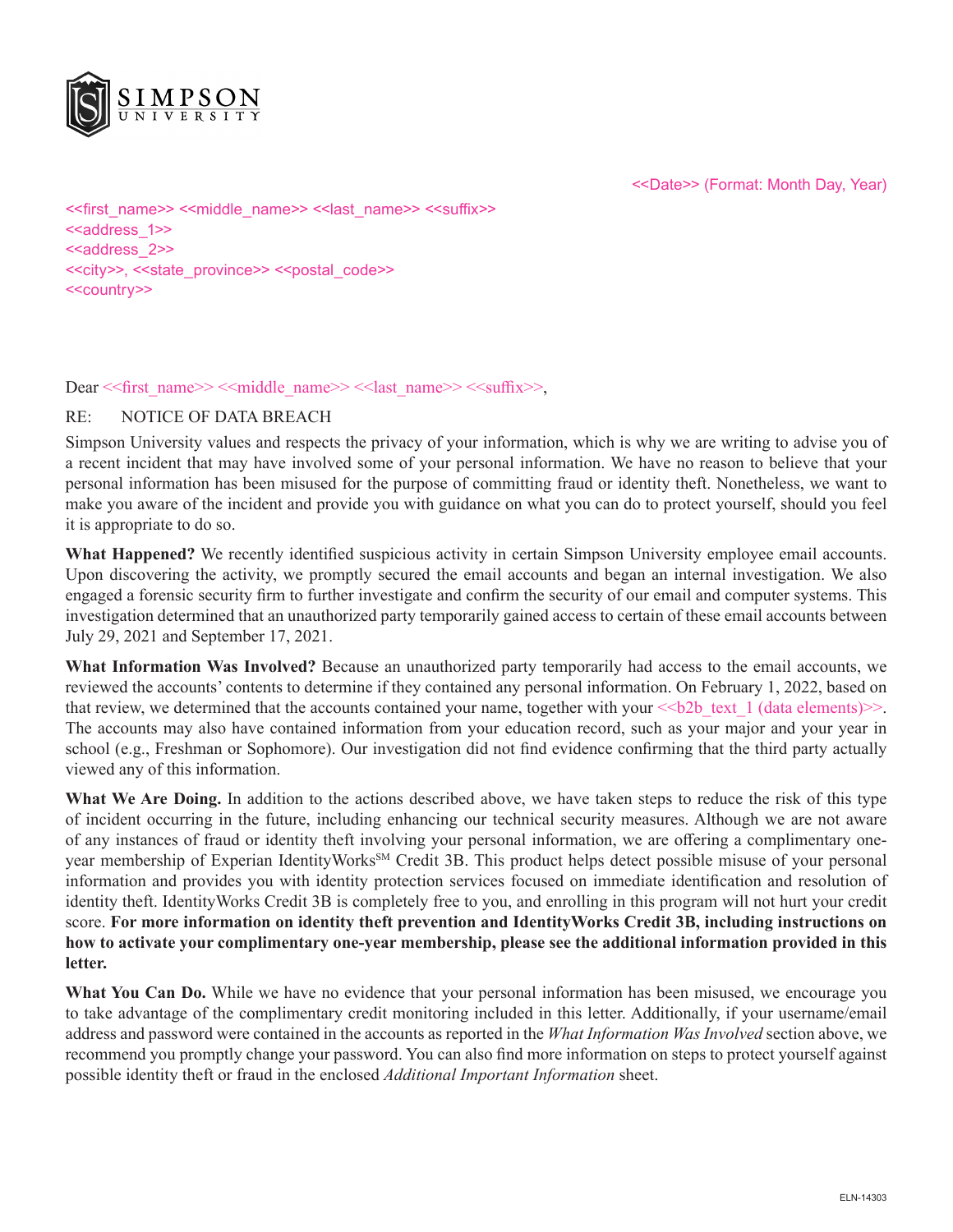**For More Information.** We value the trust you place in us to protect your privacy, take our responsibility to safeguard your personal information seriously, and apologize for any inconvenience or concern this incident might cause. For further information and assistance, please call (855) 503-3401 from 6:00 a.m. – 3:30 p.m. Pacific, Monday through Friday, excluding some US holidays.

Sincerely,

P. Walter Drink

R. Walter Quirk Chief Operating Officer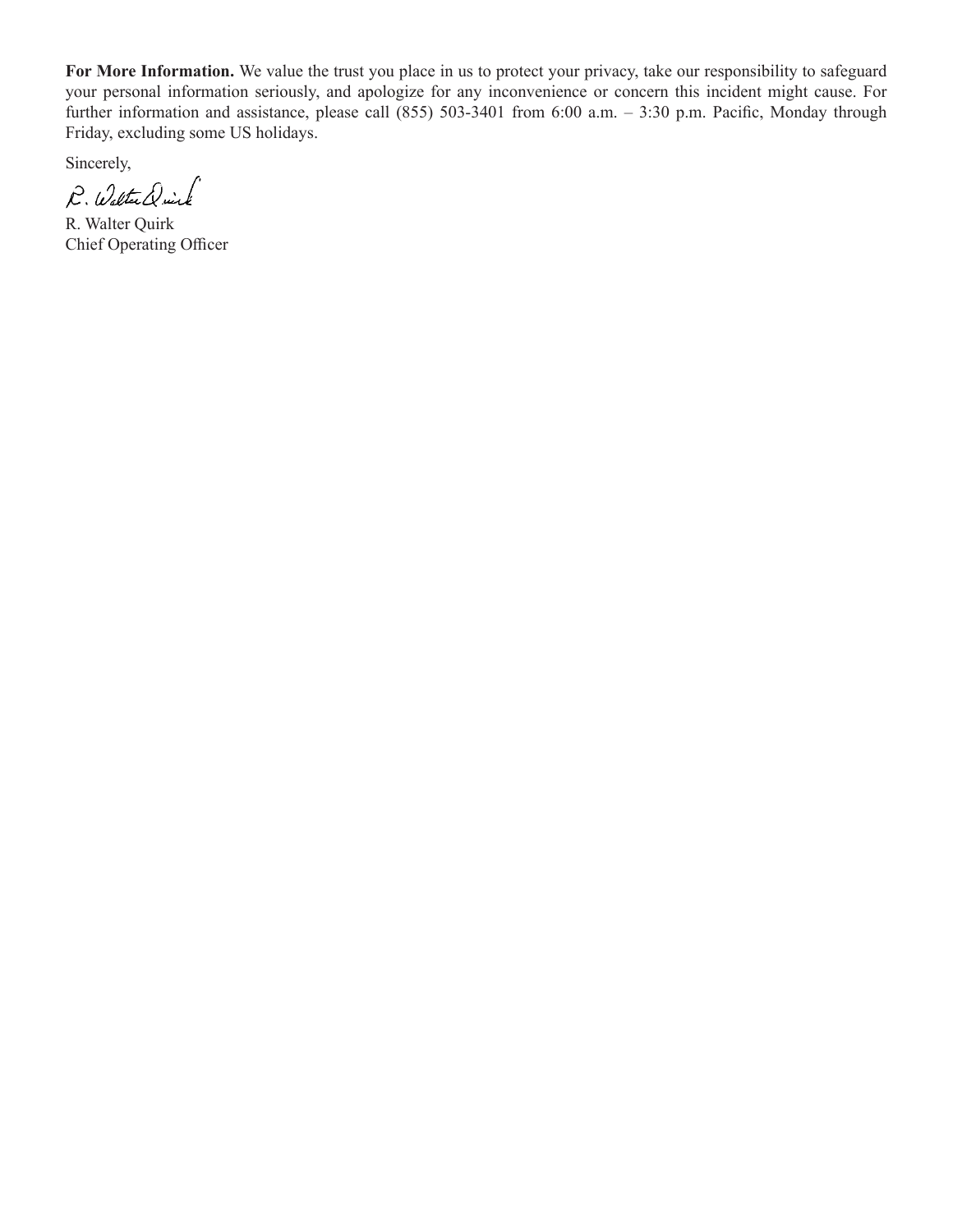### **ACTIVATING YOUR COMPLIMENTARY CREDIT MONITORING**

To help protect your identity, we are offering a **complimentary** one-year membership of Experian IdentityWorks<sup>SM</sup> Credit 3B. This product helps detect possible misuse of your personal information and provides you with superior identity protection support focused on immediate identification and resolution of identity theft.

## **Activate IdentityWorks Credit 3B Now in Three Easy Steps**

- **1.** ENROLL by: << b2b text 6 (date)>> (Your code will not work after this date.)
- **2.** VISIT the **Experian IdentityWorks website** to enroll: **https://www.experianidworks.com/3bcredit**
- **3.** PROVIDE the **Activation Code**: **<<Activation Code s\_n>>**

If you have questions about the product, need assistance with identity restoration or would like an alternative to enrolling in Experian IdentityWorks online, please contact Experian's customer care team at 877-288-8057. Be prepared to provide engagement number  $\le b2b$  text 2 (engagement #)>> as proof of eligibility for the identity restoration services by Experian.

# **ADDITIONAL DETAILS REGARDING YOUR 12-MONTH EXPERIAN IDENTITYWORKS CREDIT 3B MEMBERSHIP:**

A credit card is **not** required for enrollment in Experian IdentityWorks Credit 3B.

You can contact Experian **immediately** regarding any fraud issues, and have access to the following features once you enroll in Experian IdentityWorks:

- **Experian credit report at signup:** See what information is associated with your credit file. Daily credit reports are available for online members only.\*
- **Credit Monitoring:** Actively monitors Experian, Equifax and Transunion files for indicators of fraud.
- **Identity Restoration:** Identity Restoration specialists are immediately available to help you address credit and noncredit related fraud.
- **Experian IdentityWorks ExtendCARE<sup>TM</sup>:** You receive the same high-level of Identity Restoration support even after your Experian IdentityWorks membership has expired.
- **Up to \$1 Million Identity Theft Insurance**\*\***:** Provides coverage for certain costs and unauthorized electronic fund transfers.

## **Activate your membership today at https://www.experianidworks.com/3bcredit or call 877-288-8057 to register with the activation code above.**

**What you can do to protect your information:** There are additional actions you can consider taking to reduce the chances of identity theft or fraud on your account(s). Please refer to www.ExperianIDWorks.com/restoration for this information. If you have any questions about IdentityWorks, need help understanding something on your credit report or suspect that an item on your credit report may be fraudulent, please contact Experian's customer care team at 877-288-8057.

\* Offline members will be eligible to call for additional reports quarterly after enrolling.

\*\* The Identity Theft Insurance is underwritten and administered by American Bankers Insurance Company of Florida, an Assurant company. Please refer to the actual policies for terms, conditions, and exclusions of coverage. Coverage may not be available in all jurisdictions.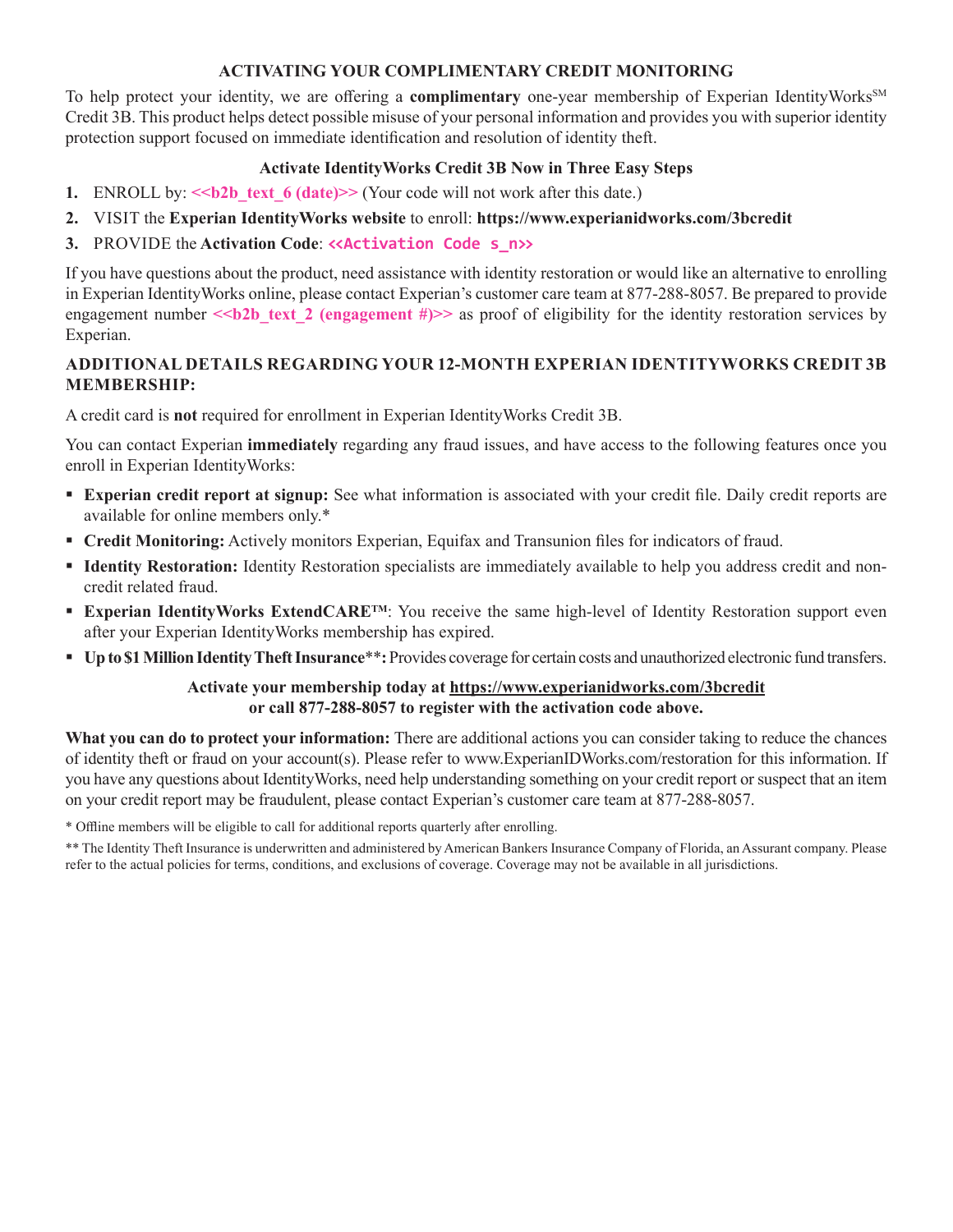#### **Additional Important Information**

As a precautionary measure, we recommend that you remain vigilant to protect against potential fraud and/or identity theft by, among other things, reviewing your account statements and monitoring credit reports closely. If you detect any suspicious activity on an account, you should promptly notify the financial institution or company with which the account is maintained. You should also promptly report any fraudulent activity or any suspected incidents of identity theft to proper law enforcement authorities, including the police and your state's attorney general, as well as the Federal Trade Commission ("FTC").

You may wish to review the tips provided by the FTC on fraud alerts, security/credit freezes and steps you can take to avoid identity theft. For more information and to contact the FTC, please visit www.ftc.gov/idtheft or call 1-877-ID-THEFT (1-877-438-4338). You may also contact the FTC at Federal Trade Commission, 600 Pennsylvania Avenue, NW, Washington, DC 20580.

**Credit Reports:** You may obtain a free copy of your credit report once every 12 months from each of the three national credit reporting agencies by visiting www.annualcreditreport.com, by calling toll-free 1-877-322-8228, or by completing an Annual Credit Report Request Form and mailing it to Annual Credit Report Request Service, P.O. Box 105281, Atlanta, GA 30348. You can print a copy of the request form at https://www.annualcreditreport.com/manualRequestForm.action.

Alternatively, you may elect to purchase a copy of your credit report by contacting one of the three national credit reporting agencies. Contact information for the three national credit reporting agencies for the purpose of requesting a copy of your credit report or for general inquiries is as follows:

| Equifax           | Experian         | TransUnion         |
|-------------------|------------------|--------------------|
| 1-866-349-5191    | 1-888-397-3742   | 1-800-888-4213     |
| www.equifax.com   | www.experian.com | www.transunion.com |
| P.O. Box 740241   | P.O. Box 2002    | P.O. Box 2000      |
| Atlanta, GA 30374 | Allen, TX 75013  | Chester, PA 19016  |

**Fraud Alerts:** You may want to consider placing a fraud alert on your credit report. A fraud alert is free and will stay on your credit report for one (1) year. The alert informs creditors of possible fraudulent activity within your report and requests that the creditor contact you prior to establishing any new accounts in your name. To place a fraud alert on your credit report, contact any of the three national credit reporting agencies using the contact information listed above. Additional information is available at www.annualcreditreport.com.

**Credit and Security Freezes:** You may have the right to place a credit freeze, also known as a security freeze, on your credit file, so that no new credit can be opened in your name without the use of a PIN number that is issued to you when you initiate the freeze. A credit freeze can be placed without any charge and is designed to prevent potential credit grantors from accessing your credit report without your consent. If you place a credit freeze, potential creditors and other third parties will not be able to get access to your credit report unless you temporarily lift the freeze. Therefore, using a credit freeze may delay your ability to obtain credit. Unlike a fraud alert, you must separately place a credit freeze on your credit file at each credit reporting company. Since the instructions for how to establish a credit freeze differ from state to state, please contact the three major credit reporting companies as specified below to find out more information:

| <b>Equifax Security Freeze</b> | <b>Experian Security Freeze</b> | <b>TransUnion Security Freeze</b> |
|--------------------------------|---------------------------------|-----------------------------------|
| 1-888-298-0045                 | 1-888-397-3742                  | 1-888-909-8872                    |
| www.equifax.com                | www.experian.com                | www.transunion.com                |
| P.O. Box 105788                | P.O. Box 9554                   | P.O. Box 160                      |
| Atlanta, GA 30348              | Allen, TX 75013                 | Woodlyn, PA 19094                 |

This notification was not delayed by law enforcement.

Individuals interacting with credit reporting agencies have rights under the Fair Credit Reporting Act. We encourage you to review your rights under the Fair Credit Reporting Act by visiting https://files.consumerfinance.gov/f/documents/ bcfp consumer-rights-summary 2018-09.pdf, or by requesting information in writing from the Consumer Financial Protection Bureau, 1700 G Street N.W., Washington, DC 20552.

**Iowa Residents**: Iowa residents can contact the Office of the Attorney general to obtain information about steps to take to avoid identity theft from the Iowa Attorney General's office at: Office of the Attorney General of Iowa, Hoover State Office Building, 1305 E. Walnut Street, Des Moines IA 50319, 515-281-5164.